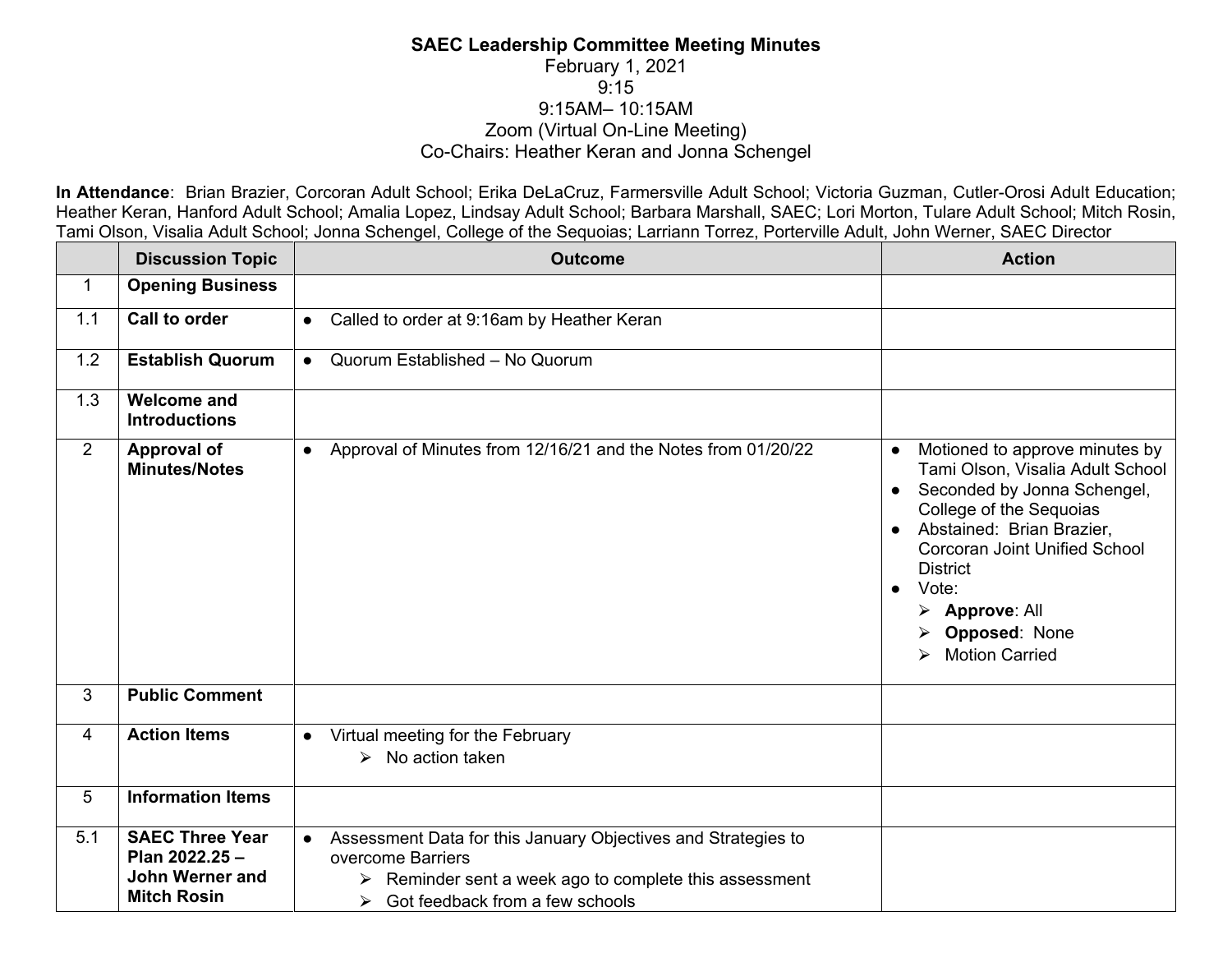|     |                                       | Corcoran staff is not vested because they are part-time<br>Suggested that they could pay them to come in for extra<br>days<br>Assessment Data for February will be Activities and Outcomes<br>> February questions are asking what you want to do and where<br>you want to be as a consortium<br>How do you see it happening in the next 3 months, 6<br>months etc<br>They made it a timeline sequence<br>$\triangleright$ You can self-identify and Mitch will augurate your answers<br>Each school will meet with Mitch at the Visalia Adult School campus on<br>March 22nd or 23rd<br>$\triangleright$ Mitch will schedule a time slot to have a one-on-one with each<br>committee member to discuss what plans they have in mind<br>John Werner will follow up with Mitch by email |  |
|-----|---------------------------------------|----------------------------------------------------------------------------------------------------------------------------------------------------------------------------------------------------------------------------------------------------------------------------------------------------------------------------------------------------------------------------------------------------------------------------------------------------------------------------------------------------------------------------------------------------------------------------------------------------------------------------------------------------------------------------------------------------------------------------------------------------------------------------------------|--|
| 5.2 | <b>CAEP Funding</b><br>2022           | • Governor's budged released<br>$\triangleright$ Highlights<br>LCFF Cost-of-Living adjustments 5.33 percent<br>AB1491 passed the Assembly<br>Healthcare Vocational Training - 130 million one-time<br>Proposition 98 General Fund<br>o To develop HealthCare program for ESL<br>students<br>Things may look different in the May Revised<br>Consortium needs to approve CFAD by May 2, 2022, two weeks before<br>the May Revised<br>$\triangleright$ Might need to do an amendment to the CFAD<br>Question was asked regarding graduation ceremony budget<br>$\triangleright$ Most use CAPE dollars                                                                                                                                                                                    |  |
| 5.3 | Deliverables-<br><b>Heather Keran</b> | $\bullet$ WIOA<br>CDE Adult Ed Office has two vacancies that should fill soon<br>➤<br>HSD Paypoint concerns: CDE is studying discrepancies in<br>➤<br>paypoints. New software may be causing accounting glitches<br>▶ WIOA (Title I) State Plan is up for review. Comment window<br>open until 2.14.21.                                                                                                                                                                                                                                                                                                                                                                                                                                                                                |  |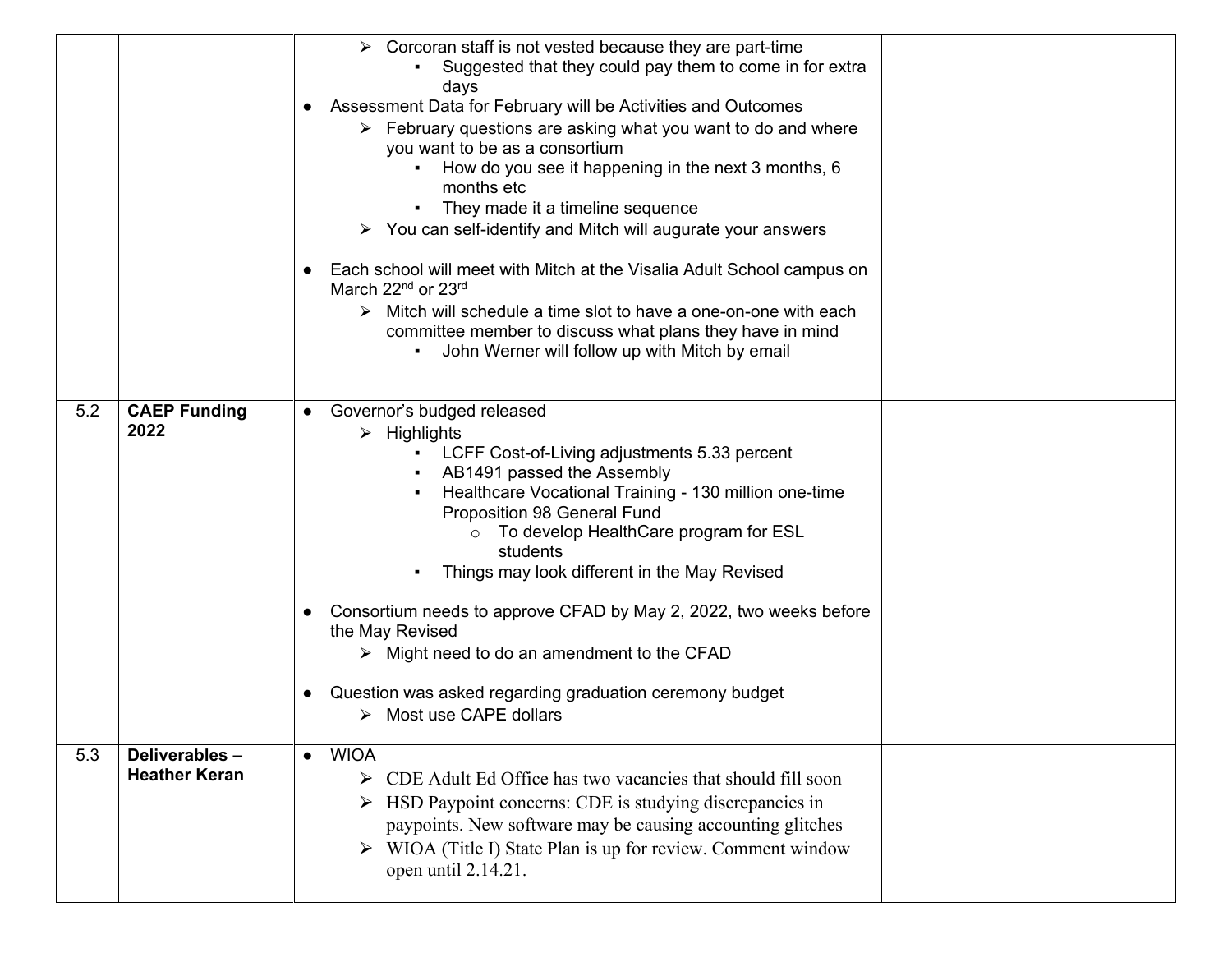|     |                                                                                | The CWDB State Plan on the CWDB website for 30-day<br>$\blacksquare$<br>public comment period. Comments accepted until 5 p.m.<br>on Monday, February 14, 2022. Must be submitted in<br>writing by email to WIOAStatePlan@cwdb.ca.gov.<br>SAEC has a consortium co-chair on the Tulare WDB.<br>WDBs must work with Adult Education on referral and<br>support of clients/students to fiscal resources.<br>$\triangleright$ TE has made some changes to the data wizards to make them<br>process data faster.<br>> Statewide WIOA II Data Trends<br>AEFLA Learner decreased last year.<br>Persisters: Federal Table 4 and 4C. Distance learners are<br>persisting comparable to in-person learners<br>Learner Primary and Secondary Goals: ASE outcomes<br>are highest. ESL Goals decreased (makes sense due to<br>enrollment). Get a Job goal has increased.<br>$\triangleright$ TE staff will be developing, or building out, data tables on<br>barriers in the Adult Ed data portal.<br>https://www.cde.ca.gov/sp/ae/fg/wioa21.asp<br>Deliverables for 2021-22<br>https://www.cde.ca.gov/sp/ae/fg/wioa21datadocsched.asp<br>Everything was due January 31, 2022 |
|-----|--------------------------------------------------------------------------------|------------------------------------------------------------------------------------------------------------------------------------------------------------------------------------------------------------------------------------------------------------------------------------------------------------------------------------------------------------------------------------------------------------------------------------------------------------------------------------------------------------------------------------------------------------------------------------------------------------------------------------------------------------------------------------------------------------------------------------------------------------------------------------------------------------------------------------------------------------------------------------------------------------------------------------------------------------------------------------------------------------------------------------------------------------------------------------------------------------------------------------------------------------------|
| 5.4 | <b>CAEP - John</b><br>Werner                                                   | <b>CAEP Due Dates</b><br>https://caladulted.org/DueDates<br>➤                                                                                                                                                                                                                                                                                                                                                                                                                                                                                                                                                                                                                                                                                                                                                                                                                                                                                                                                                                                                                                                                                                    |
| 5.5 | <b>SAEC Navigator</b><br><b>Calendar</b><br><b>Modification for</b><br>2022.23 | Navigators are currently 12-month employees<br>$\bullet$<br>> Potential shift to 11-month or 11-month enhanced employees<br>Navigators requested this change<br>Winter break and summer is slow for the adult schools<br>John still needs to meet with HR<br>➤<br>Will bring back to Leadership for approval when he<br>knows more                                                                                                                                                                                                                                                                                                                                                                                                                                                                                                                                                                                                                                                                                                                                                                                                                               |
| 5.6 | Professional<br><b>Development</b><br><b>Needs - Heather</b><br>Keran          | Edgenuity contract expires this summer<br>$\triangleright$ John will reach out to them to get an estimate for the next 3<br>years<br>> Diane with Visalia Adult School revised/updated Algebra 1 and<br>other math courses<br>Total of 3 or 4 were updated and are in the sandbox                                                                                                                                                                                                                                                                                                                                                                                                                                                                                                                                                                                                                                                                                                                                                                                                                                                                                |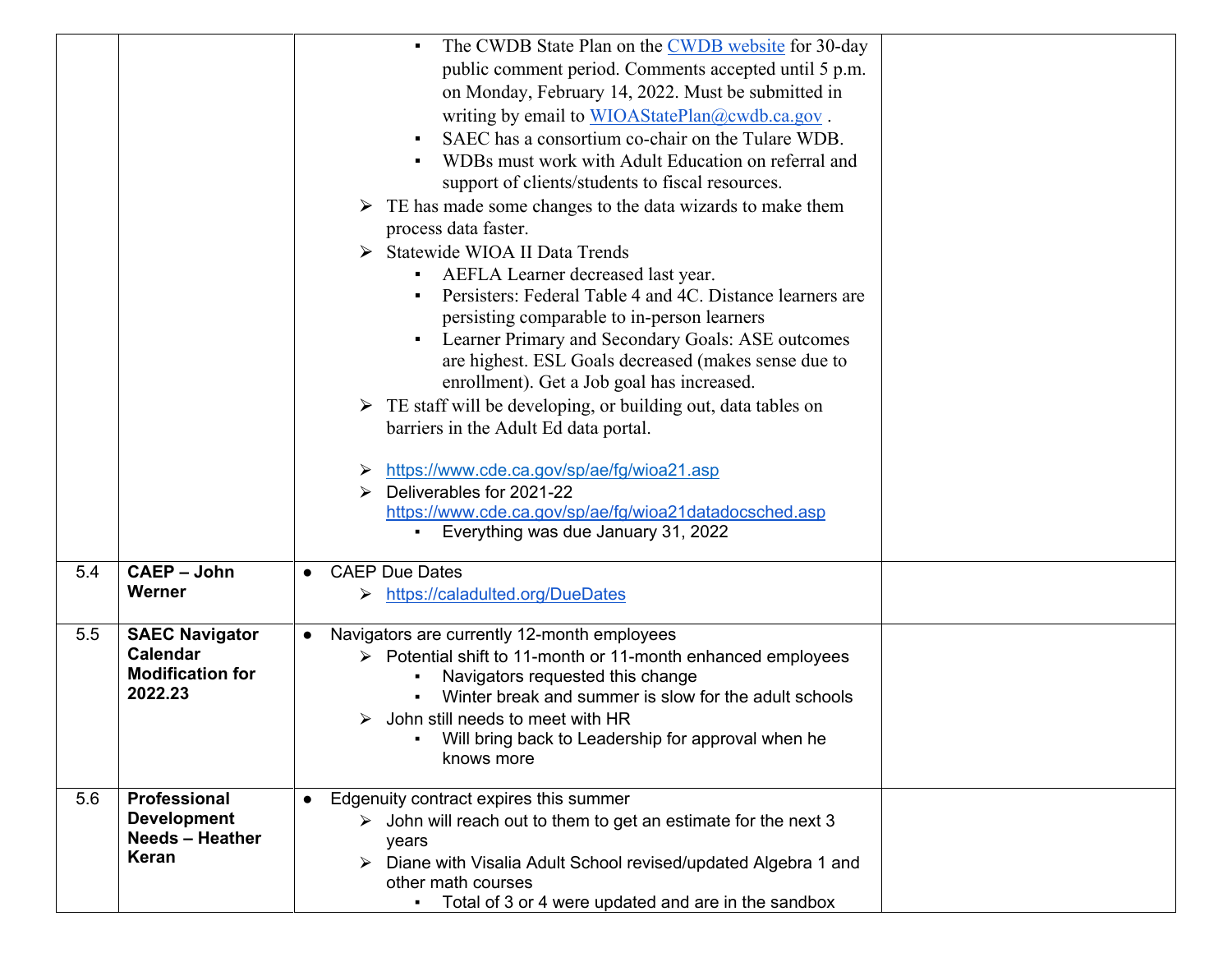|     |                                       | $\triangleright$ Will bring more discussion on Edgenuity at the next meeting                                                                                                                                                                                                                                                                                                                                                                                                                                                                                                                                                                                                                                                                                                                                                                            |
|-----|---------------------------------------|---------------------------------------------------------------------------------------------------------------------------------------------------------------------------------------------------------------------------------------------------------------------------------------------------------------------------------------------------------------------------------------------------------------------------------------------------------------------------------------------------------------------------------------------------------------------------------------------------------------------------------------------------------------------------------------------------------------------------------------------------------------------------------------------------------------------------------------------------------|
|     |                                       | Asked schools to start thinking about professional development for<br>August 2022                                                                                                                                                                                                                                                                                                                                                                                                                                                                                                                                                                                                                                                                                                                                                                       |
| 5.7 | John Werner out in<br><b>February</b> | John will be out February 25 to approximately March 12th<br>$\bullet$<br>> Will not be able to facilitate SAEC Board meeting on March 1st<br>$\triangleright$ Will make Heather the host for the meeting and let Brent and<br>Yolanda carry it                                                                                                                                                                                                                                                                                                                                                                                                                                                                                                                                                                                                          |
| 5.8 | <b>Reminders - John</b><br>Werner     | Member Effectiveness Reports Schedule for 2021.22 fiscal year<br>> October - John will share a whole consortium report<br>> November 2021 - Hanford Adult, Tulare Adult<br>> December 2021 - Visalia Adult, Corcoran Adult<br>$\triangleright$ February 2022 – College of the Sequoias, Lindsay Adult<br>• Jonna and Amalia did a good job today<br>March 2022 - Cutler-Orosi, Farmersville<br>John will create master slide deck for them<br><b>Governance Committee Meetings</b><br>$\triangleright$ ESL: 1:30pm - 3:00pm - (Carmen Becerra)<br><b>Correct 1, 2021</b><br>December 13, 2021<br>February 7, 2022<br>April 25, 2022<br>$\triangleright$ ABE/ASE: 1:00pm - 3:00pm - (Alida Mora)<br>September 27, 2021<br>November 1, 2021<br>February 28, 2022<br>April 25, 2022<br>> AWD: (Sylvia Perez)<br>$-$ October 8, 2021<br>- November 12, 2021 |
|     |                                       | February 11, 2022<br>April 22, 2022<br>Data Community of Practice meeting dates<br>$\triangleright$ Q1: 10.22.21 @ 11:00am<br>$\rightarrow$ Q2: 01.21.22 @ 11:00am<br>$\triangleright$ Q3: 04.29.22 @11:00am<br>> Q4: 07.08.22 @ 11:00am                                                                                                                                                                                                                                                                                                                                                                                                                                                                                                                                                                                                                |